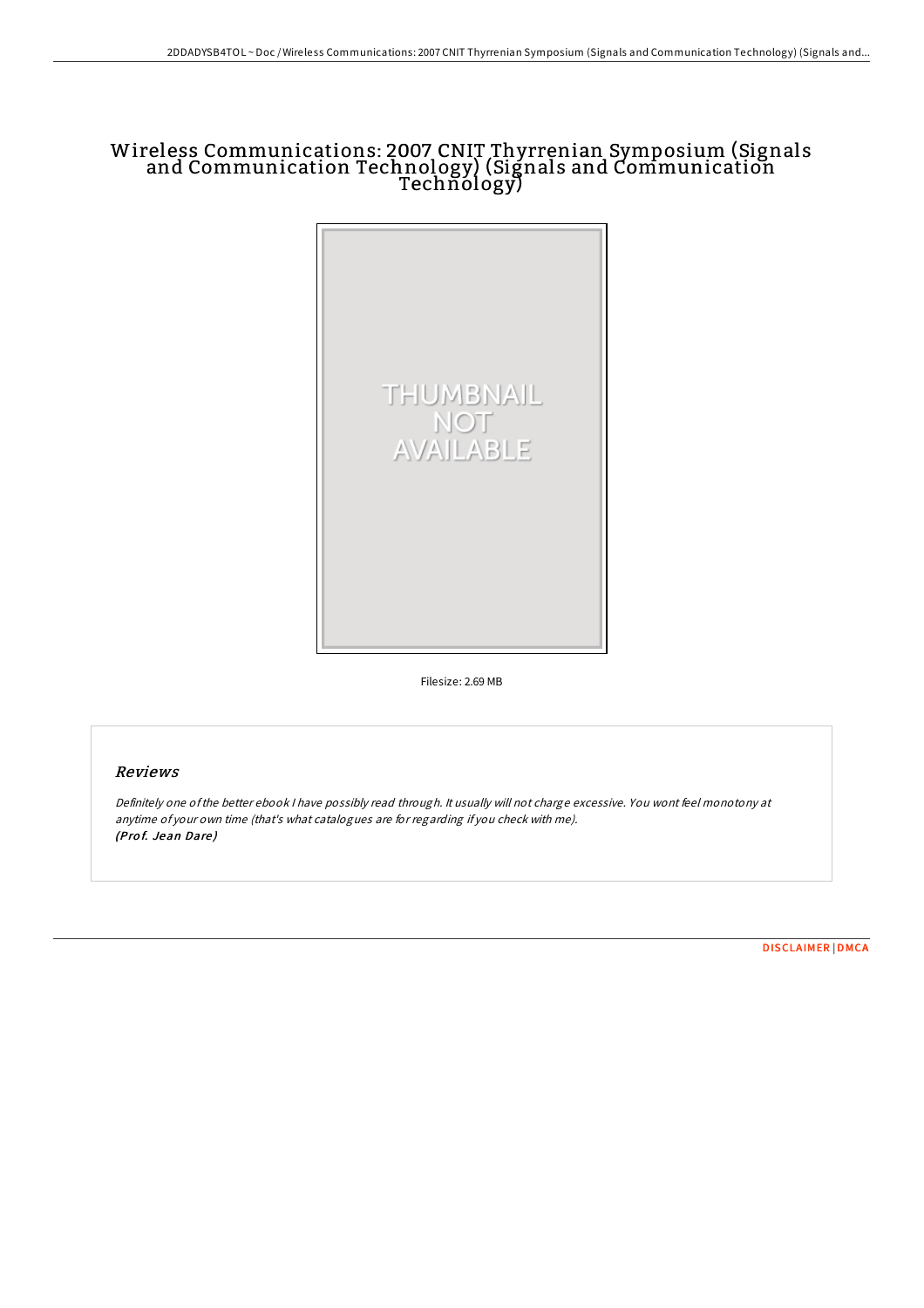## WIRELESS COMMUNICATIONS: 2007 CNIT THYRRENIAN SYMPOSIUM (SIGNALS AND COMMUNICATION TECHNOLOGY) (SIGNALS AND COMMUNICATION TECHNOLOGY)



To download Wireless Communications: 2007 CNIT Thyrrenian Symposium (Signals and Communication Technology) (Signals and Communication Technology) eBook, please access the link beneath and save the ebook or gain access to other information that are relevant to WIRELESS COMMUNICATIONS: 2007 CNIT THYRRENIAN SYMPOSIUM (SIGNALS AND COMMUNICATION TECHNOLOGY) (SIGNALS AND COMMUNICATION TECHNOLOGY) book.

Springer, 2007. Book Condition: New. 1st Edition. N/A. BRAND NEW.